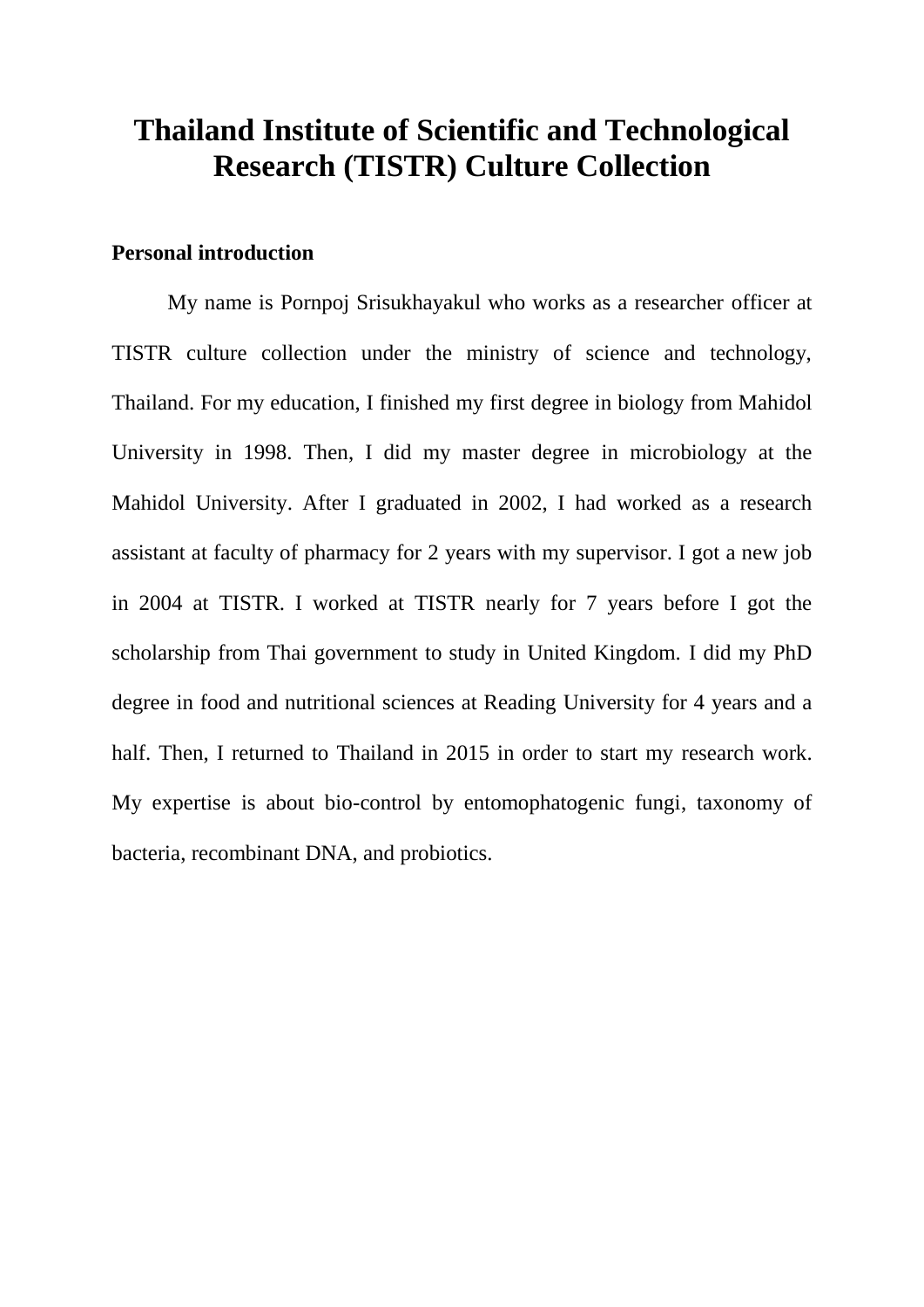#### **ABSTRACT**

#### **Introduction of TISTR culture collection**

Microbial culture collections are recognized as important resources which have been providing the scientific community with living organisms for education, research, and industrial application for over 50 years. At present, several culture collections have been established worldwide. In Thailand, there are main four culture collections including the Thailand Bioresource Culture Collection (TBRC), Department of Medical Science (DMST) Culture Collection, Department of Agriculture (DOA) Culture Collection and Thailand Institute of Scientific and Technological Research (TISTR) Culture Collection. In 2001, these four collections came together to form the Thailand Network on Culture Collections (TNCC). The major aim of this collaborative network is to set up a common and standardized system in microbial resources management in Thailand. TISTR culture collection is one of the main culture collections in Thailand which holds more than 6,000 strains of microorganisms, including bacteria, yeast, fungi and microalgae, for agricultural and industrial proposes. It provides specific services to the scientific community including deposit (general and patent accepted strains) and provision of cultures, identification of strains, on-the job training on preservation techniques and management of culture collection and safe deposit of patent accepted strains.

Key words: Culture collection, Microorganisms, Bangkok MIRCEN, TNCC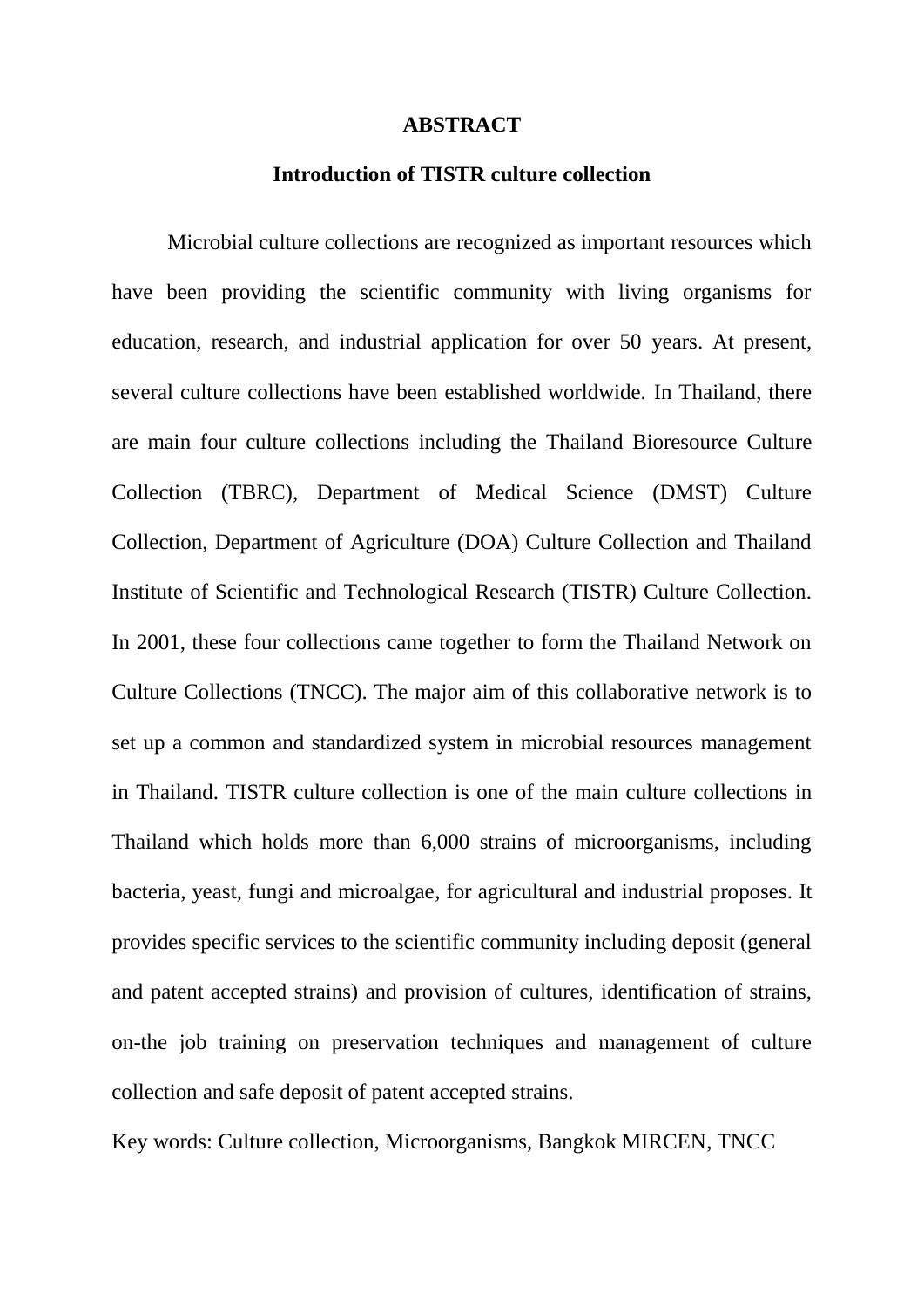### **Brief introduction of your culture collection**

TISTR culture collection or Bangkok MIRCEN, Bioscience department, Thailand institute of science and technological research (TISTR) is one of the main service culture collections in Thailand. It was established in 1976 with the support from UNESCO/UNEP in order to be a holding center for agriculturally and industrially useful microbial strains. Since 2000, the quality management system of TISTR culture collection services were audited and issued complaint with quality standards ISO 9001:2008 on supply, preservation and distribution of microorganisms. The main missions at TISTR culture collection are as followed

- To be an excellent center for microbial culture collection, classification and ex-situ preservation of bacteria, yeast, fungi and microalgae in order to support agriculture and industrial research and provide services to various agencies in both public and private sectors.
- To conduct and develop research by using biological resources, especially microorganisms in the area of agriculture, food, health products, livestock industry, energy, and environment.
- To transfer technology and innovation created from our knowledge and intellectual properties to target customers in both rural community level and commercial level.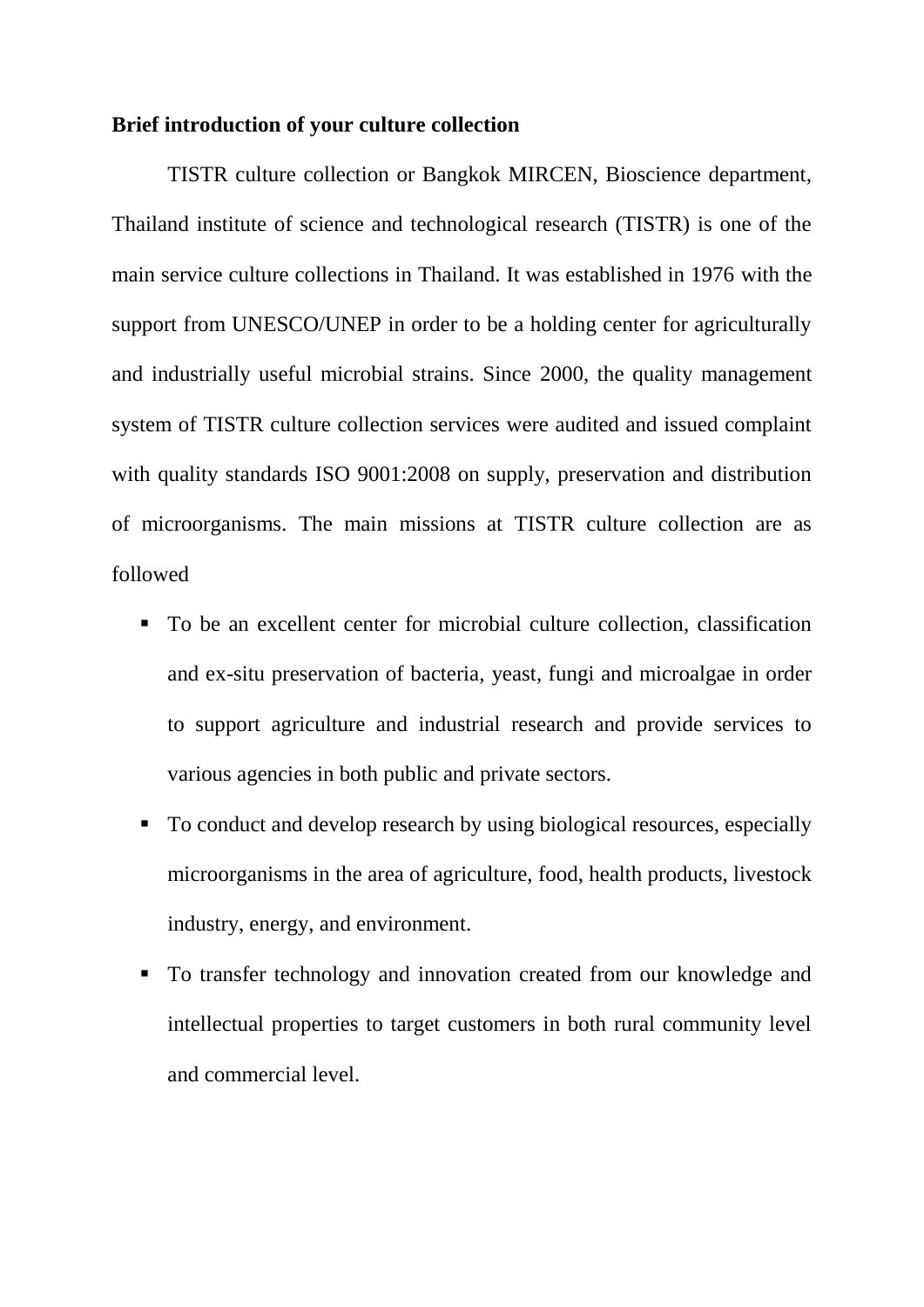$\blacksquare$  To provide research, contract research, services in the aspect of bioscience and microbiology conforming to the international standards and customer needs.

In order to achieve these missions, TISTR culture collection provides supply of microbial cultures to many groups of customer, such as school, university, governmental agencies, and private company. Recently, TISTR culture collection collected more than 6,000 strains. TISTR strains especially bacteria, yeast, fungi and microalgae covered a wide range of known and potential applications for biotechnology, biocontrol, agriculture, environment and industry. The culture distributed 1,000 strains per year. TISTR culture collection not only provides microorganisms but also offers long term preservation, safe deposit and patent deposit for microorganisms with high quality control. TISTR culture collection also provides services on identification and characterization of microorganisms by using biochemical analysis and molecular based approaches, analysis of cyanobacterial toxins, and training services (e.g. microbial preservation methods, identification of microorganisms and screening for bioactive compounds).

In addition, TISTR culture collection has established many researches on application of culture collection microorganisms to comply Thai government national policy, Therefore, many research areas have been conducted, such as i) energy production and reduction of global warming by algae, ii) probiotic and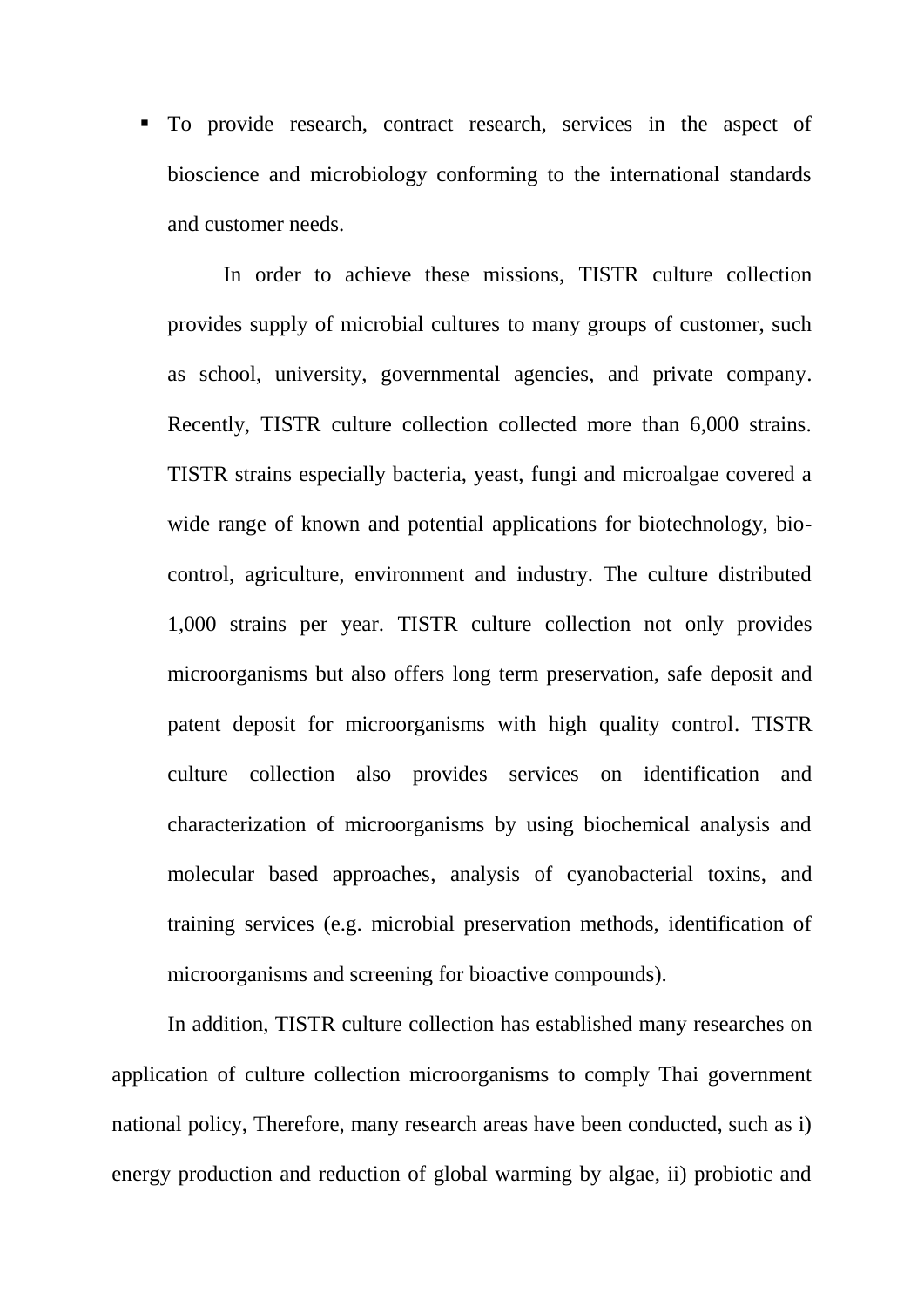prebiotics, iii) biodegradability testing, iv) food and health product from mushroom, algae, and other microorganisms, v) vaccines and infection prevention products for livestock industry, vi) utilizations of microorganisms for treatment of hazardous compounds in environment, vii) production of biological compounds from microorganisms, viii) production of high valueadded products from agricultural and industrial waste, ix) subtropical mushroom cultivation technology.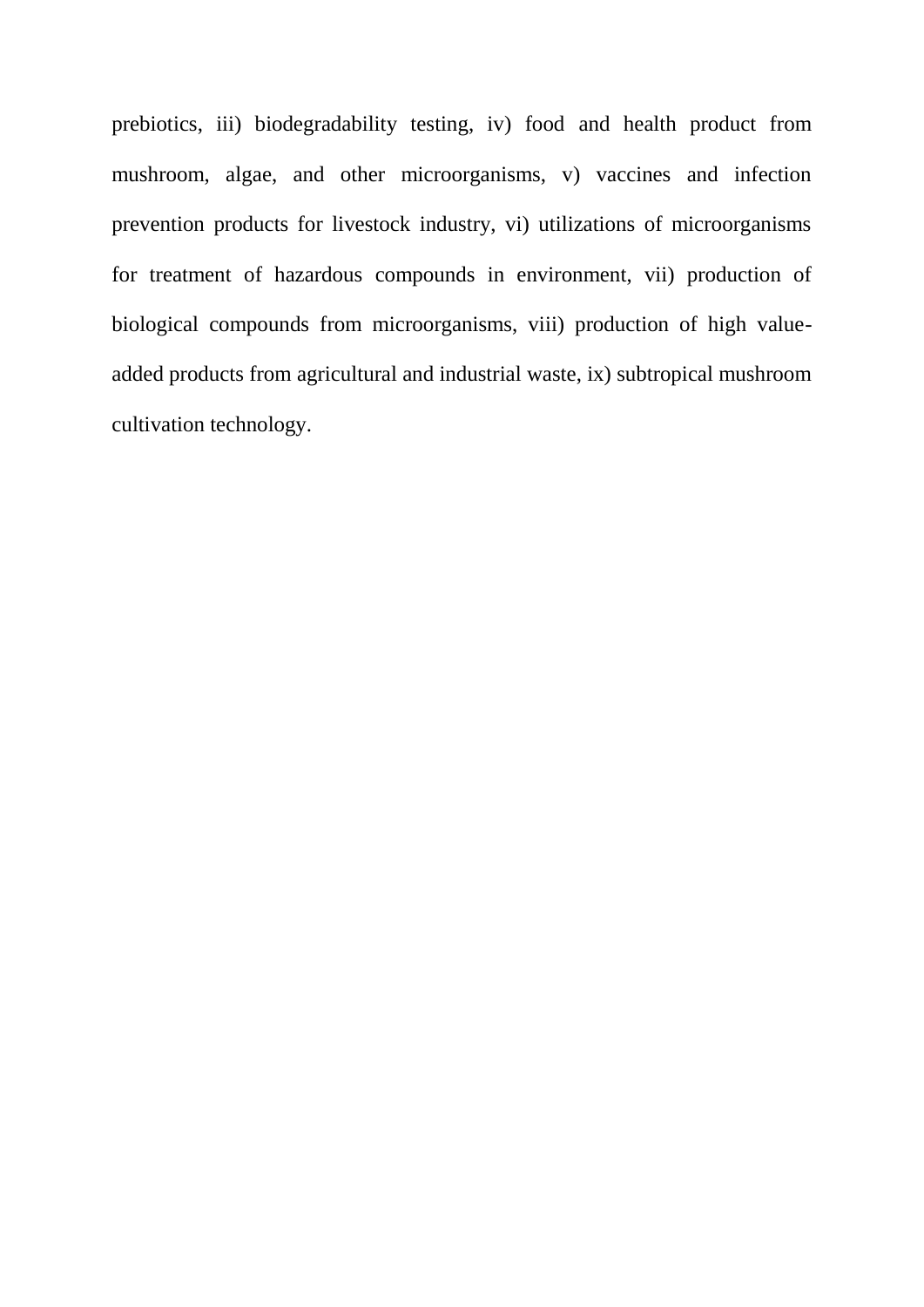### **Benefit from the training course**

Training course of microbial resources information management and utilization for developing countries is an excellent program for culture collection curators in order to acquire knowledge on activities and services of culture collection, learn about the development trends and new emerging technologies in the field of microbiological genome sequence information (e.g. whole genome sequencing, bioinformatics, and search engine tools), understand about the laws and regulations for microbial resources (e.g. OECD good practice guidance, CBD treaty, and Nagoya protocol, etc.) and manipulate microbial database and their management platforms.

As a curator, several topics during the training were very informative and interesting. The speakers provided us the useful information about their work which can help us to establish the new projects or improve our work. For example: The lecture by Dr. Philippe Desmeth "WFCC: A matter of TRUST" gave us the idea how to deal with Nagoya protocol in the future: The lecture by Dr. Yubo "Microbial synthesis of high-value plant secondary products: bioresource mining and engineering" suggested us how to use and modify bacteria in particularly *Escherichia coli* as a cell factory in order to produce high value secondary metabolites from plants: The lecture by Dr. Liming yan "Channel collected laboratory microbial information to biotech industrialization" provided us about technology transfer in china. The lecture by Dr. Li Xian "ISO/TC 276" showed us how to prepare ourselves for the new international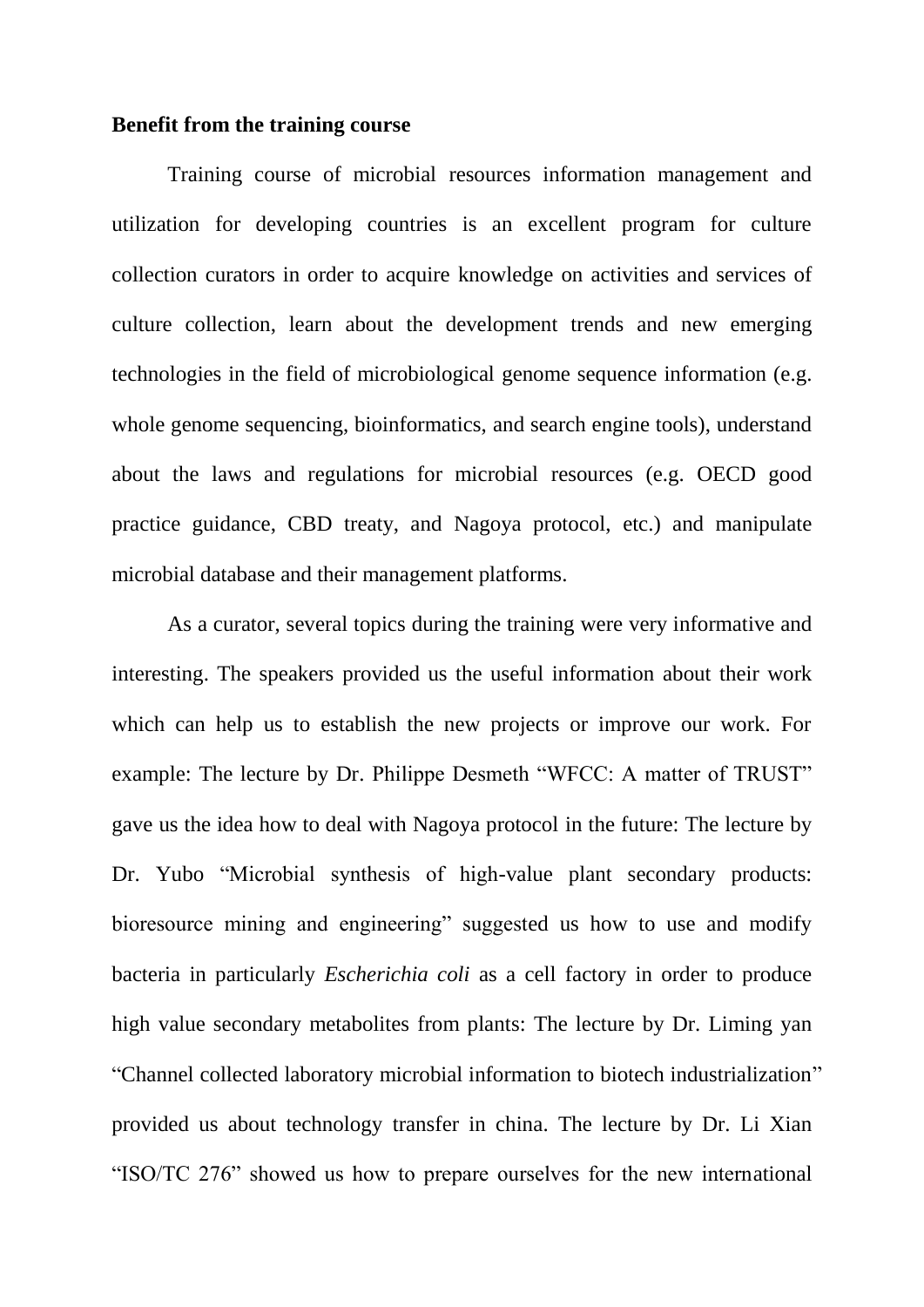standard for culture collection in the future. Moreover, we have a chance to visit CGMCC and learn about the deposition and distribution system which is very useful for improving our culture collection and services in Thailand.

Importantly, we also learned how to access and use WDCM website for uploading the list microorganism strain from our culture collection which can help us to share this information to the public. Moreover, ABC website can help us to track and retrieve the information about how microorganisms from our culture collection have been used such as for either patent or publication. Finally, this training gave us the good opportunity to know the curators from many countries which help us to establish the connection and cooperation among us.

#### **Suggestion on WDCM work**

The 50<sup>th</sup> anniversary of WDCM is a good event that allowed the members to meet up with each other; however, this might not be enough to develop connection and cooperation among the members. The WDCM should have more activities or channels for contacting their members. This can be done though online conference which is not expensive and very convenience. Moreover, the WDCM should provide the software for the members to run their culture collection (e.g BioloMics, iCollect). Therefore, the data obtain from the members will be the same format and standard.

## **Comments or suggestion on the training course**